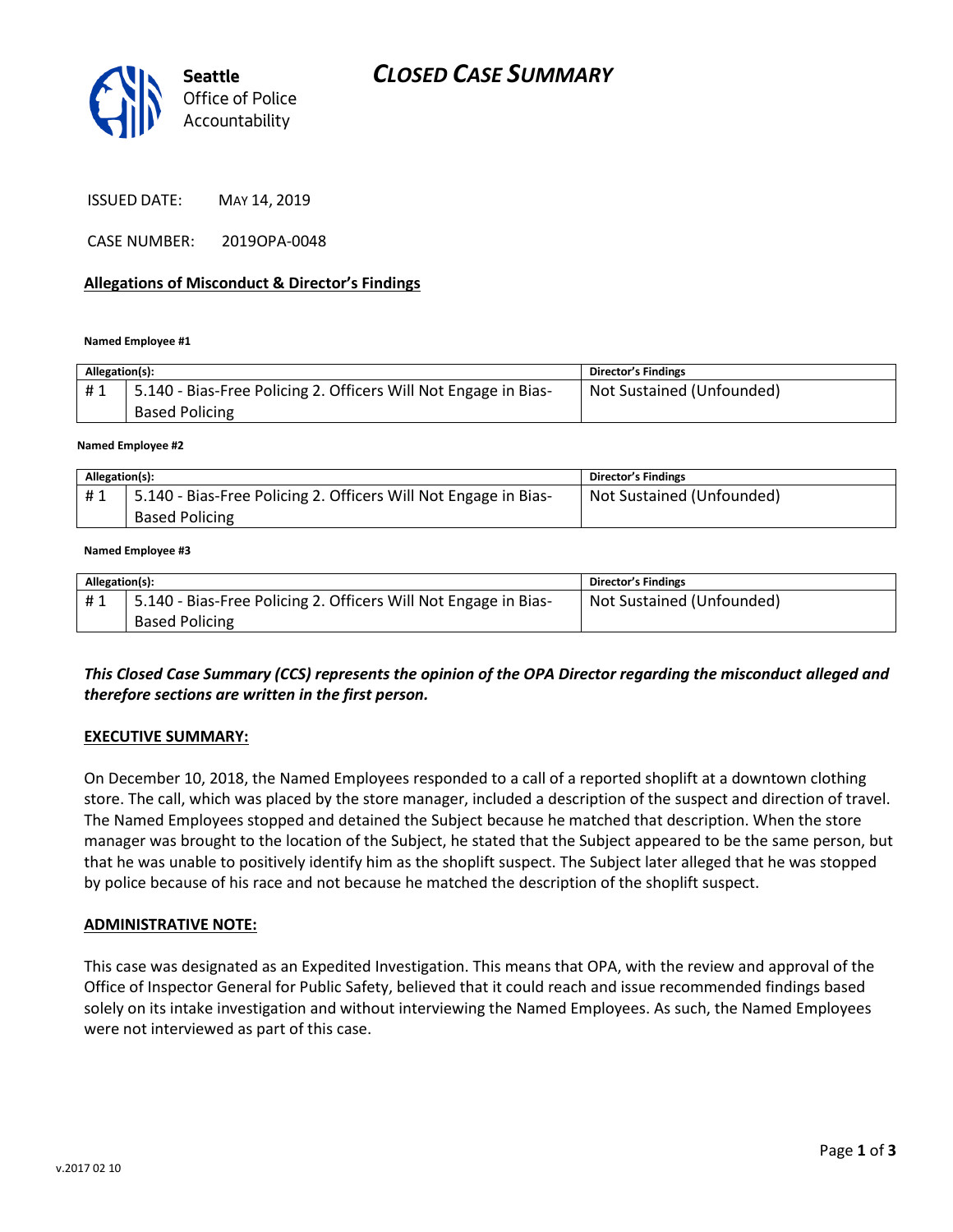## *CLOSE CASE SUMMARY*

OPA CASE NUMBER: 2019OPA-0048

#### **SUMMARY OF INVESTIGATION:**

This complaint stemmed from a Bias Review that was completed concerning this incident by the Named Employees' chain of command. After conducting its review, the Office of Inspector General (OIG) initiated an OPA complaint to determine whether the Named Employees engaged in biased policing when they effectuated a *Terry* stop of the subject.

During its investigation, OPA determined that the initial description of the suspect was as follows: *BM (Black Male), 30, 508, MED, SUNGLASSES, BB CAP, BLK VEST, BLU JEANS, CARRYING NORDSTROM BAG WITH DUCT TAPE.* It was also reported that the suspect left the store and walked westbound in the direction of Pike Street.

OPA further reviewed the reports generated the underlying incident. As indicated in those reports, Named Employee #1 (NE#1) and Named Employee #2 (NE#2) responded to the shoplift call by driving to the area of 3rd and Pike because they knew that to be an area where many stolen goods are sold. NE#1 reported that he viewed the Subject, who he believed matched the description of the shoplift suspect, standing in front of a Starbucks. NE#1 specifically noted that the Subject was carrying a Nordstrom's bag with duct tape on it. NE#1 listed on his report that he perceived the Subject as being a Black male, around 5'8", with a medium build, who was between the age of 36-45. NE#1 also reported that the Subject was not wearing sunglasses or a cap, but that his clothing matched that described by the store manager. NE#1 and NE#2 then detained the Subject to investigate whether he was involved in the shoplift. Named Employee #3 (NE#3) arrived at the scene and assisted with the detention while NE#1 took steps to bring the store manager to the scene for a show-up. The reports indicated that, while the store manager thought that the Subject was the shoplift suspect, he was unable to positively identify the Subject because the Subject was not wearing a baseball cap and sunglasses at the time. Additionally, the store manager reported at that time that there was no video footage of the incident at the store for officers to review.

OPA's review of the Named Employees' Body Worn Video (BWV) supports their contention that they identified the Subject because they believed that he matched the description of the shoplift suspect that was provided by the store manager. The differences between what was reported by dispatch and the Subject were that he was not wearing sunglasses or a hat and that the Subject was wearing a lighter colored vest and jeans.

As part of its investigation into this matter, OPA located and interviewed the Subject. He told OPA that he should not have been stopped because his pants and vest were not the same color as the suspect's. He also stated that the Named Employees needed to be more focused on the details and should not guess because an incident could quickly escalate.

#### **ANALYSIS AND CONCLUSIONS:**

### **Named Employee #1 - Allegations #1** *5.140 - Bias-Free Policing 2. Officers Will Not Engage in Bias-Based Policing*

SPD Policy 5.140 prohibits biased policing, which it defines as "the different treatment of any person by officers motivated by any characteristic of protected classes under state, federal, and local laws as well other discernible personal characteristics of an individual." (SPD Policy 5.140.) This includes different treatment based on the race of the subject. (*See id*.)



**Seattle** *Office of Police Accountability*